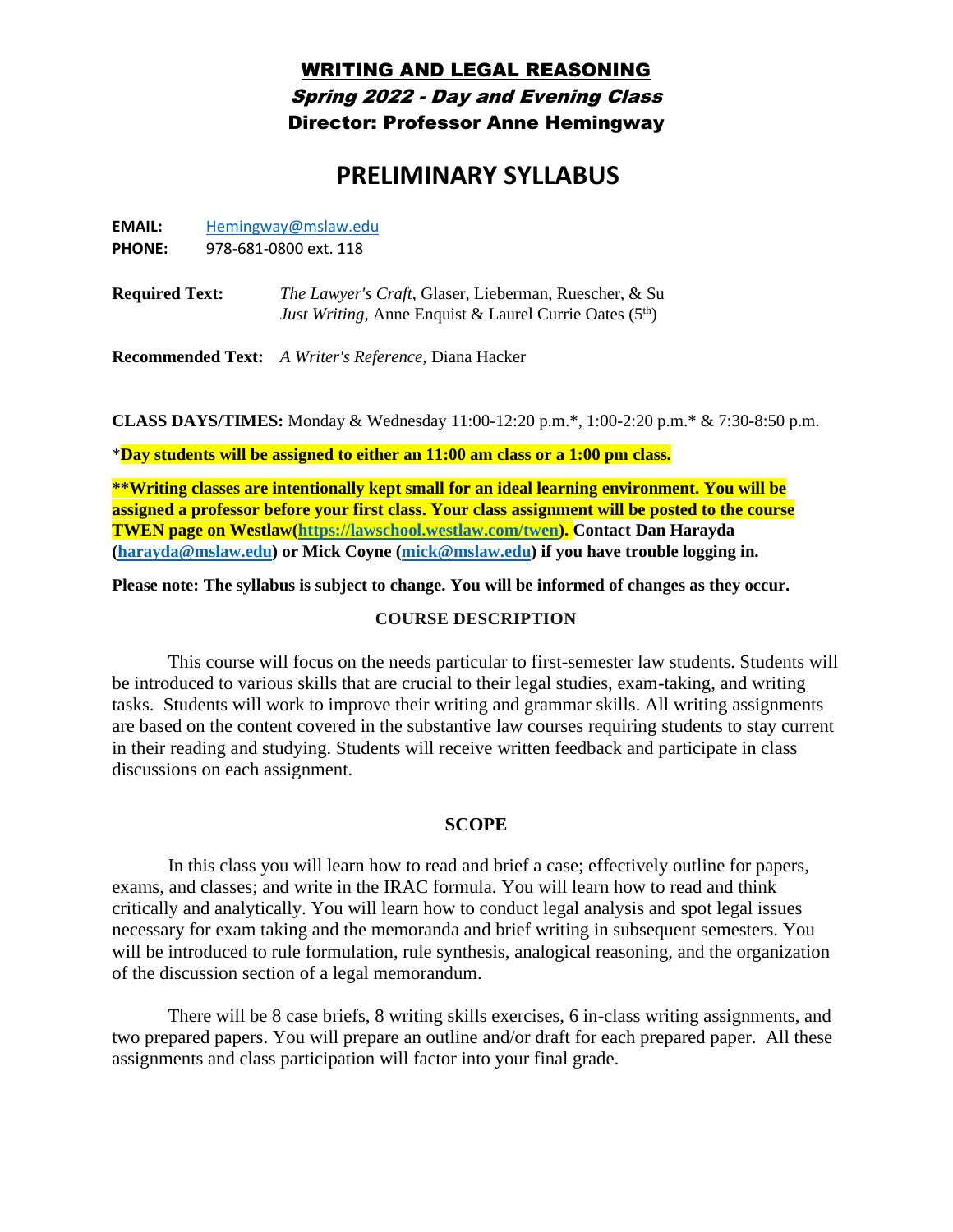# **GRADING CRITERIA**

**Assignments:** Cases for case brief assignments are in the coursebook or supplemental material for your substantive class unless otherwise stated. Other additional material will be posted under the Course Material or Dropbox on the course TWEN page one week prior to the due date.

**Penalties for Late Submissions: All assignments are due at the beginning of your regular class time on the due date. Submissions after the start of class are considered late.** Submissions after the start of class are considered late and subject to a 10% grade deduction per day late.

**Every assignment you submit must be your own work, including case briefs, outlines, and papers. Please read the examples of plagiarism and plagiarism warning; submit your signed plagiarism warning on the first day of class. You can find these documents on the course TWEN page under course materials. In addition, please review the MSLAW policy on Academic Honesty.** 

**Grading: Your final class grade will be based upon case briefs, writing skills exercises, in-class writings, and two writing assignments. Possible points per assignment:**

**Case Briefs (15 points) Writing Skills Exercises (10 points) In-class writings (15 points) Argument Paper (50 points) Case Analysis (50 points)**

**Attendance Policy:** Attendance and class participation is mandatory. If a student has more than one unexcused absence, we will lower his or her final course grade by 1/3.

There will be no make-up of in-class work granted for any unexcused absence (as determined by the professor). The professor can, however, consider a lack of attendance in determining the final grade, along with any other acts of unprofessionalism, as explained below:

A critical component of practicing law is always acting professionally. Since law school is where you learn to become a lawyer, you should always handle yourself professionally. This includes, but is not limited to, attending class regularly and on time, submitting assignments timely and in the appropriate format, actively participating in class, turning cell phones off *before* class, and not surfing the Internet or using email during class. Also, how you conduct yourself in your interactions— in person and via email—with the professor and others reflects your professionalism.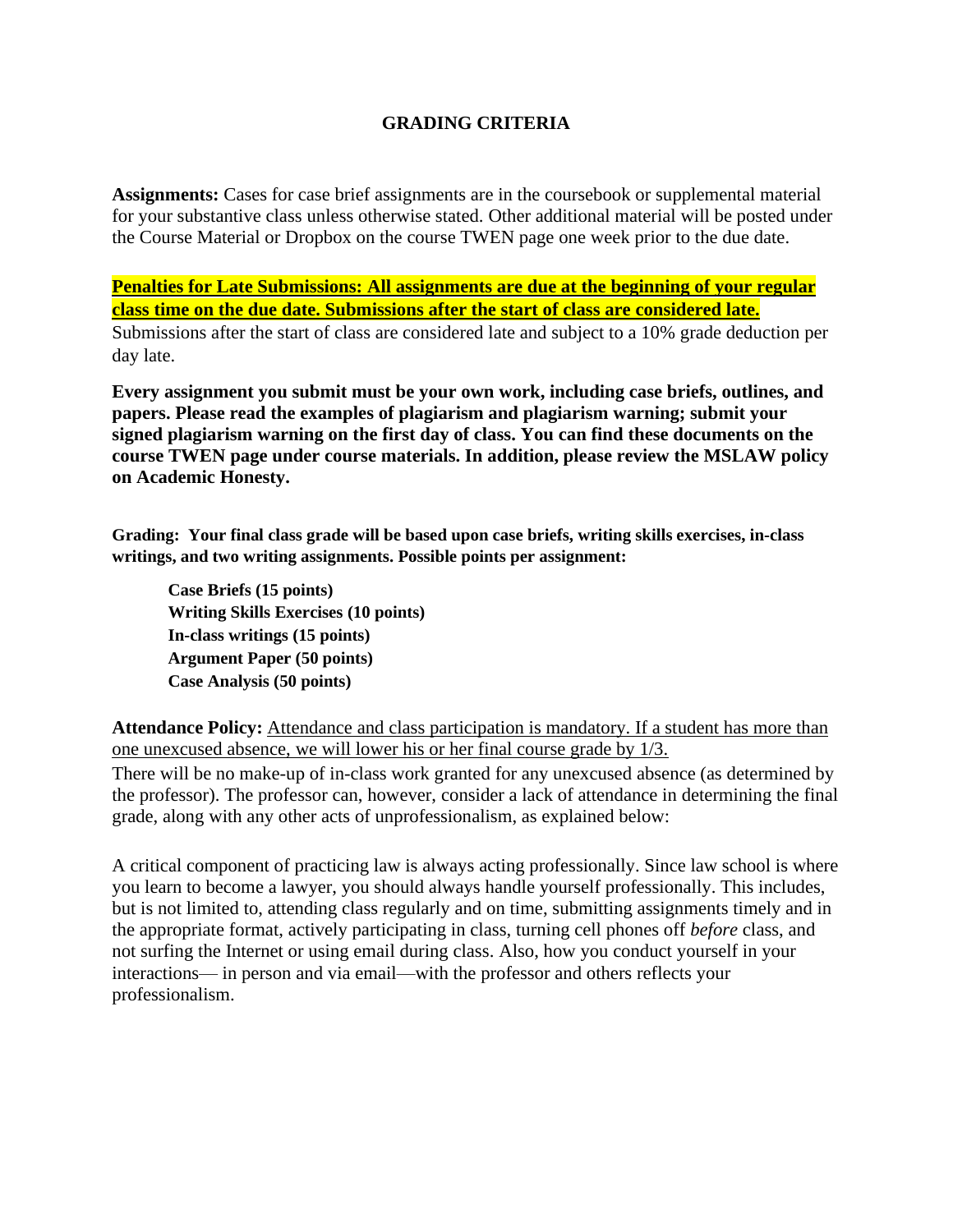#### **ASSIGNMENTS DUE FOR EACH CLASS**

**Week 1:** Course overview. Reading and briefing cases.

#### **Wednesday – January 19th**

# **Read plagiarism handouts and email signed plagiarism warning to small group professor by the start of class.**

Required Reading and Assignment Due: *The Lawyer's Craft Chpt. 3* pp 40-58; **Do all exercises pp 58 -62.** Just Writing – Chpt 1, pp 1-21:

#### **Writing Skills Exercise #1:** Proofreading

**Week 2:** Introduction to Legal Analysis. Review case briefs. Thesis & Topic Sentences. Analyzing Legal Issues

**Monday – January 24th** Required Reading and Assignment Due: *The Lawyer's Craft – Chpt. 1 pp 8-15: The Lawyer's Craft – Chpt 2, pp 20 - 34;* **Do all exercises pp 35 – 38;**

**Case Briefs Due (Contracts):** Kirksey v. Kirksey

#### **Wednesday – January 26th**

Required Reading and Assignment Due: *Just Writing* – Chpt 2 & 3, pp 23-45; Topic sentence/Thesis handouts

#### **Writing Skills Exercise #2:** Paragraphs

**Week 3:** Introduction to Issue Spotting and IRAC. What is IRAC? How is IRAC used in law school exams?

**Monday, January 31st** Required Reading and Assignment Due: Just Writing – Chpt 4., pp 47-61

# **Writing Skills Exercise #3:** Paragraph & Sentence Transition

# **Wednesday, February 2nd**

Required Reading and Assignment Due: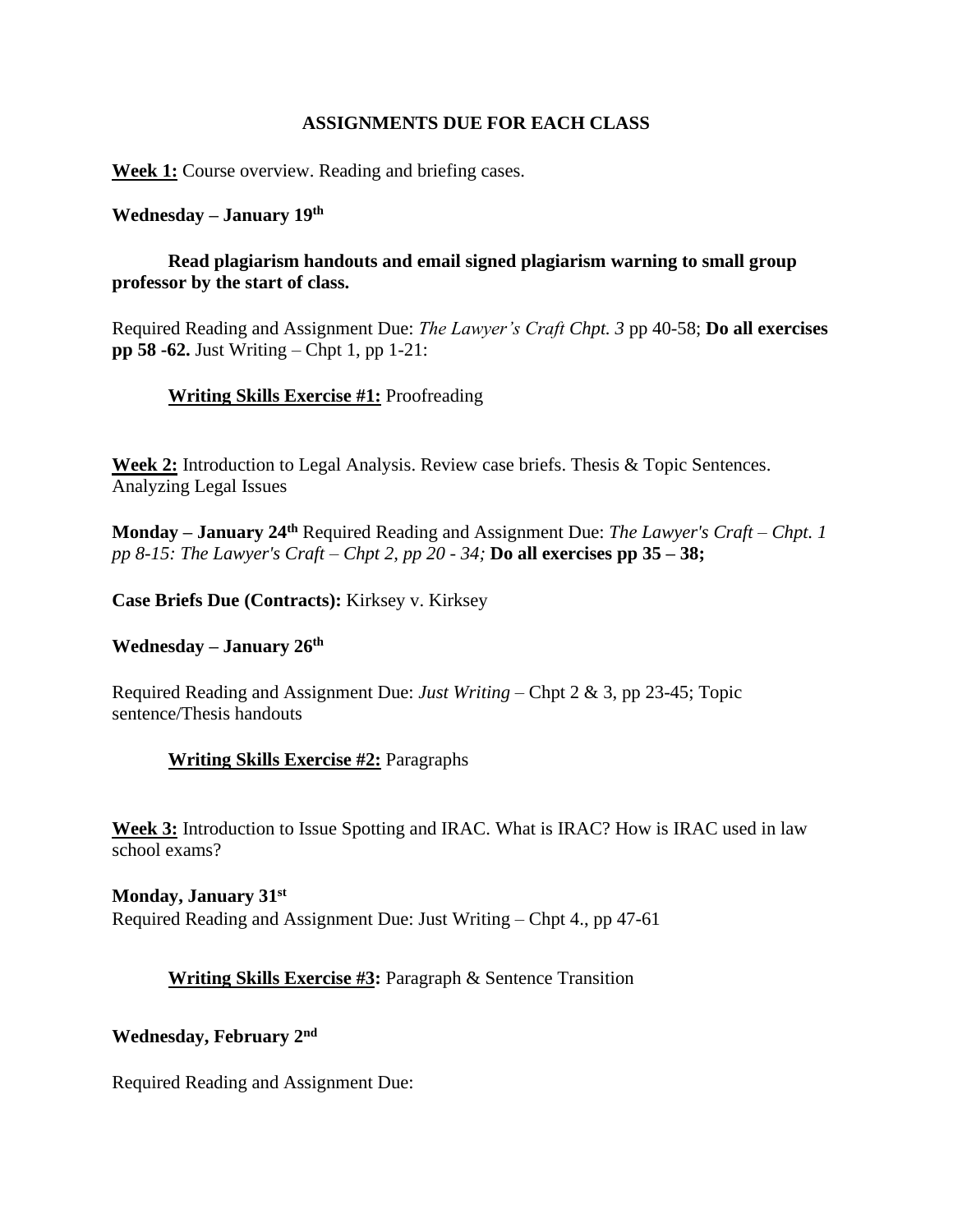#### **In-Class Writing #1 (IRAC Practice Take-home)**

## **Case Brief #2 Due (Contracts): Alaska Packer's Assoc v. Domenico**

**Week 4:** Review of IRAC and Issue Spotting. Analyzing Arguments. Introduction to Argument.

# **Monday, February 7th – Analyzing Arguments**

Required Reading: *Materials on TWEN*

# **Wednesday, February 9th – Introduction to Argument**

Required Reading and Assignment Due: *Just Writing* Chpt 6 pp 91-140; *The Lawyer's Craft* pp 314 -315 and 322 – 326; *Word Choice* Handout Materials on TWEN

#### **Case Brief #3 Due (Contracts): Langer v. Superior Steel**

**Week 5:** Outlining – Papers, Class Notes, Exams Preparing for and Writing the Law School Exam

#### **Monday, February 14th –**

Required Reading and Assignment Due: Handouts – Creating an Outline for a Law School Course; *The Lawyer's Craft, Ch. 17 pp 293 - 304*

*Just Writing* Ch 8 §§2-3, pp 168-178 Fragments.

**Writing Skills Exercise #3:** Fragments

**Wednesday, February 16th –**

**In-Class Writing #2 (Contracts)**

**Case Brief #4 Due (Contracts): Industrial America, Inc. v. Fulton Industries, Inc.**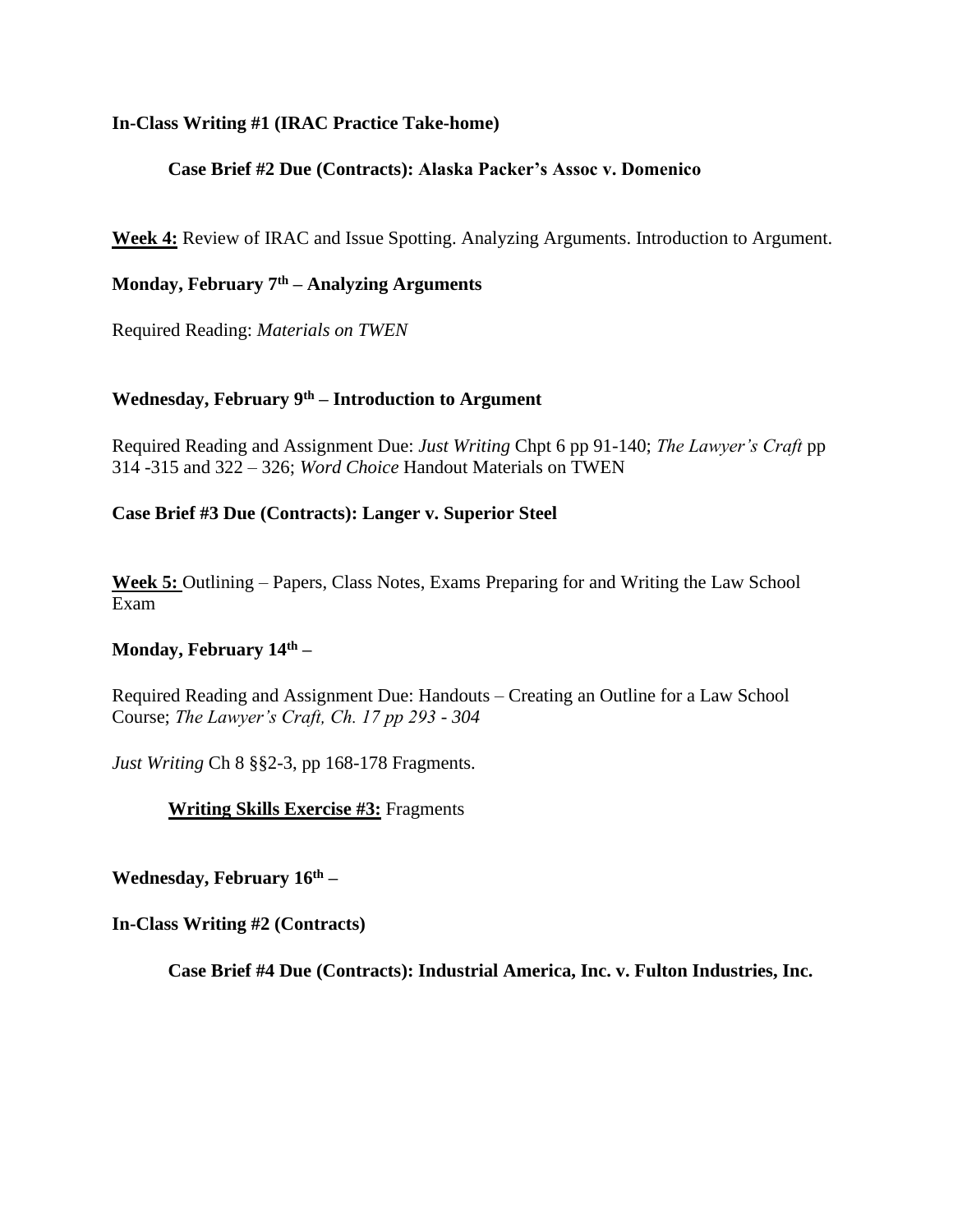**Week 6:** Outline Workshop/Editing

# **Monday, February 21st -**

Argument Paper Outline Due

**Wednesday, February 23rd -**

**In-class Writing #3 (Contracts)**

#### **Week 7:**

**Monday, February 28th -**

#### **Argument Paper First Draft Due**

# **Case Brief #5 Due (Torts): Martin v. Herzog**

#### **Wednesday, March 2nd –**

Required Reading: *Just Writing*, Ch. 8 pp 191-200; Modifiers

# **Writing Skills Exercise:** Modifiers

**Week 8:** Introduction to sources of law and citations.

# **Monday, March 7th -**

**Conferences**

#### **Wednesday, March 9th –**

Introduction to binding v. persuasive authority and legal citations

Required Reading and Assignment Due: *The Lawyer's Craft* pp 226 - 229*; Just Writing:* Ch. 9§1 pp 201-217 Commas.

#### **Case Brief #6 Due (Torts): Perkins v. Texas and New Orleans R. Co.**

# **Writing Skills Exercise**: Commas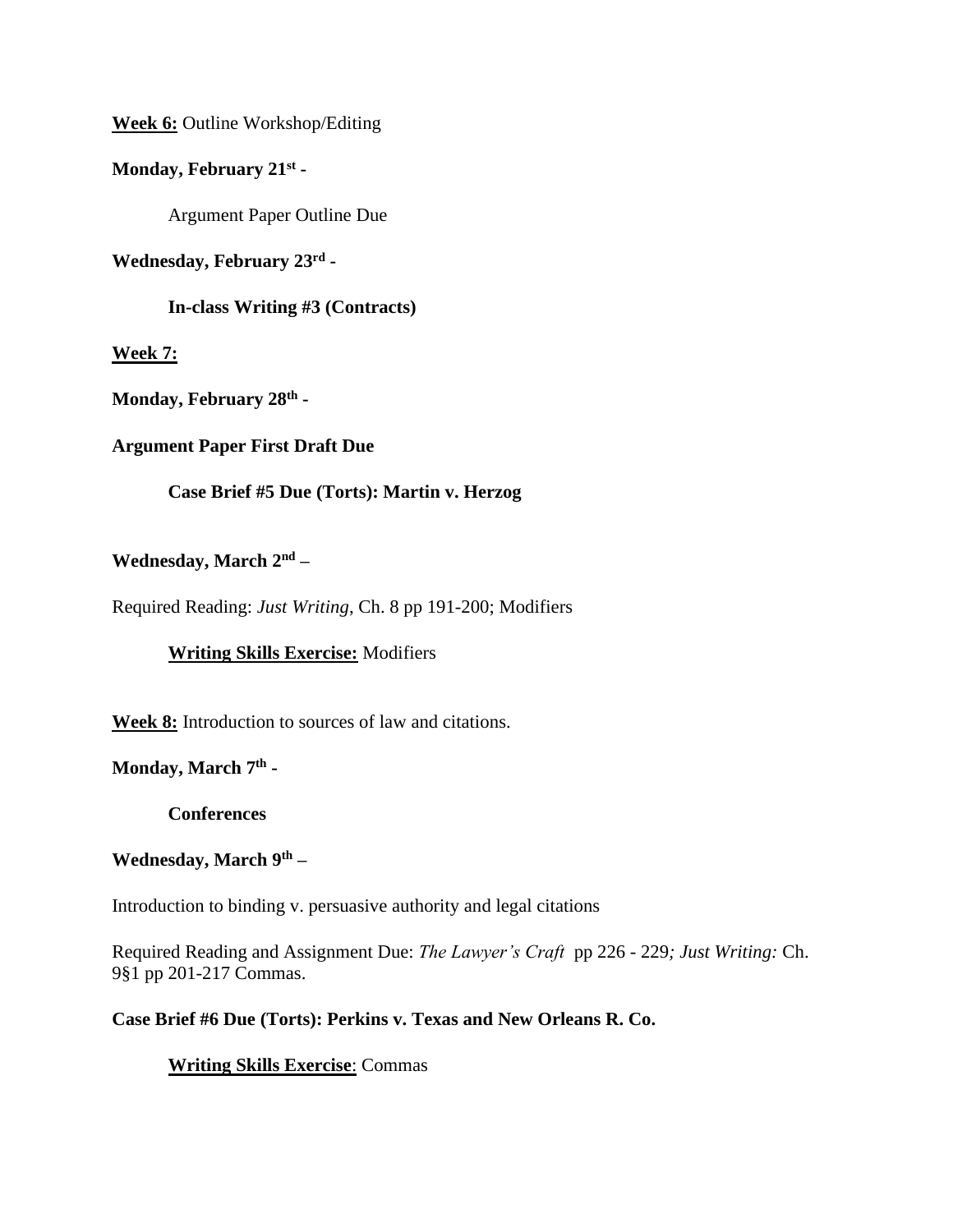**Week 9:** Spring Break

**Monday, March 14th -**

#### **SPRING BREAK**

**Wednesday, March 16th -**

#### **SPRING BREAK**

**Week 10:** Analogy and Rule Synthesis

**Monday, March 21st**

#### **Argument Paper Final Draft Due**

Required Reading and Assignment Due: Material/Video Posted to TWEN

**Case Brief #7 Due (Torts):** Baxter v. Ford

# **Wednesday, March 23rd**

Introduction to the Case Analysis Assignment and the Legal Memorandum. Required Reading and Assignment Due: *The Lawyer's Craft, pp 108 -112; Just Writing,* Ch. 9 §§2-5.3, pp 217 – 232.

**Week 11:** Using IRAC in your Case Analysis.

## **Monday, March 28th**

Discussion – Case Analysis Assignment

#### **Case Briefs Due: Cases assigned for Case Analysis**

**Wednesday, March 30th**

**Week 12:** Case Analysis Format

**Monday, April 4th -**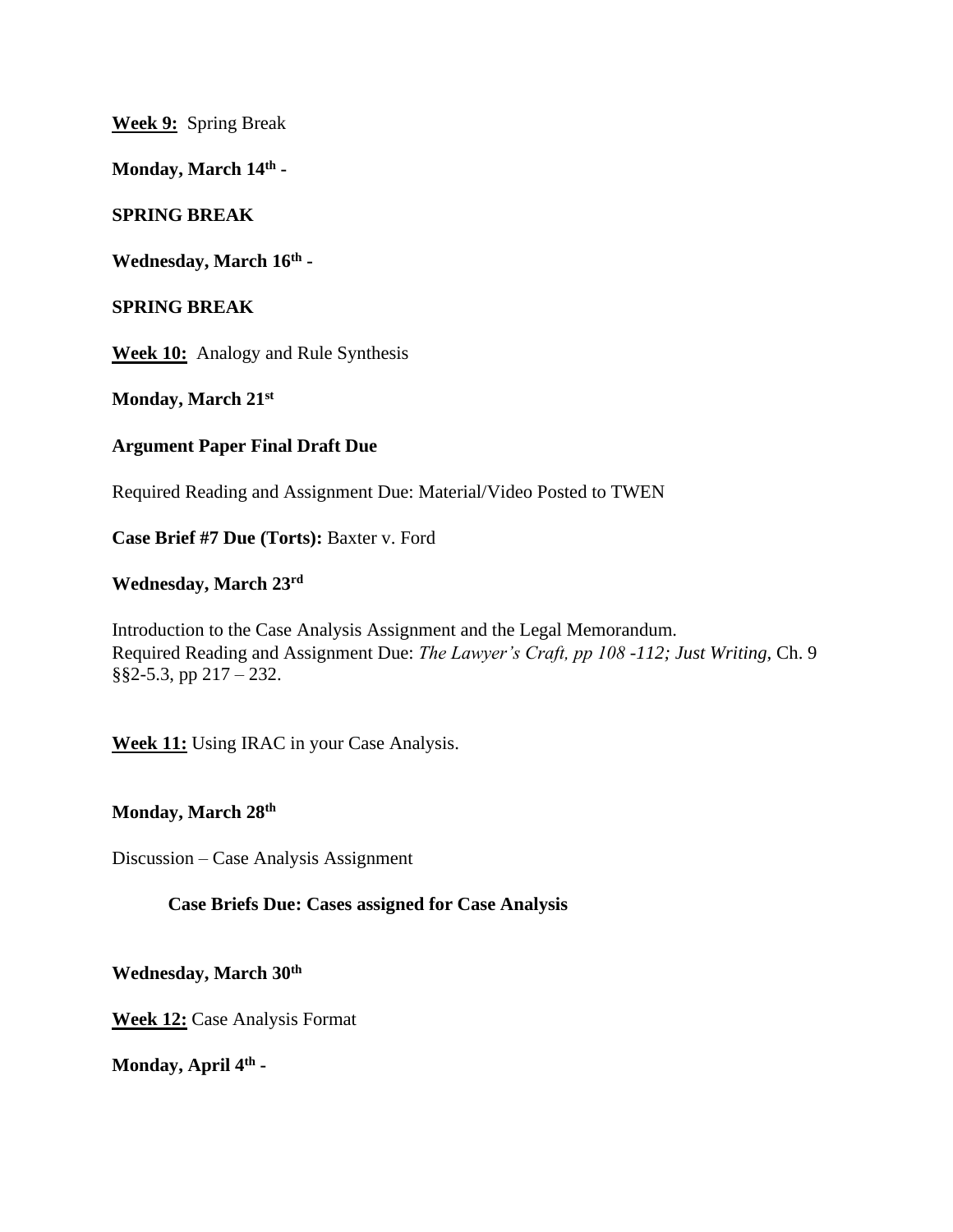Discussion – Case Analysis Assignment Continued

## **Case Brief #8 Due (Torts):** Fletcher v. Rylands

## **Wednesday, April 6th -**

Discussion – Case Analysis Assignment Continued

#### **Week 13:**

#### **Monday, April 11th**

Draft for Case Analysis Assignment Due **Self-Editing Exercise**

**Wednesday, April 13th**

**In-class Writing #4 (Torts)**

**Week 14:**

**Monday, April 18th**

**Patriot's Day No Classes**

**Wednesday, April 20th**

**CONFERENCES**

**Week 15:**

**Monday, April 25th**

**In-Writing #5 (Torts)**

# **Wednesday, April 27th**

Final questions regarding case analysis assignment Last Day for In-class writing make-up